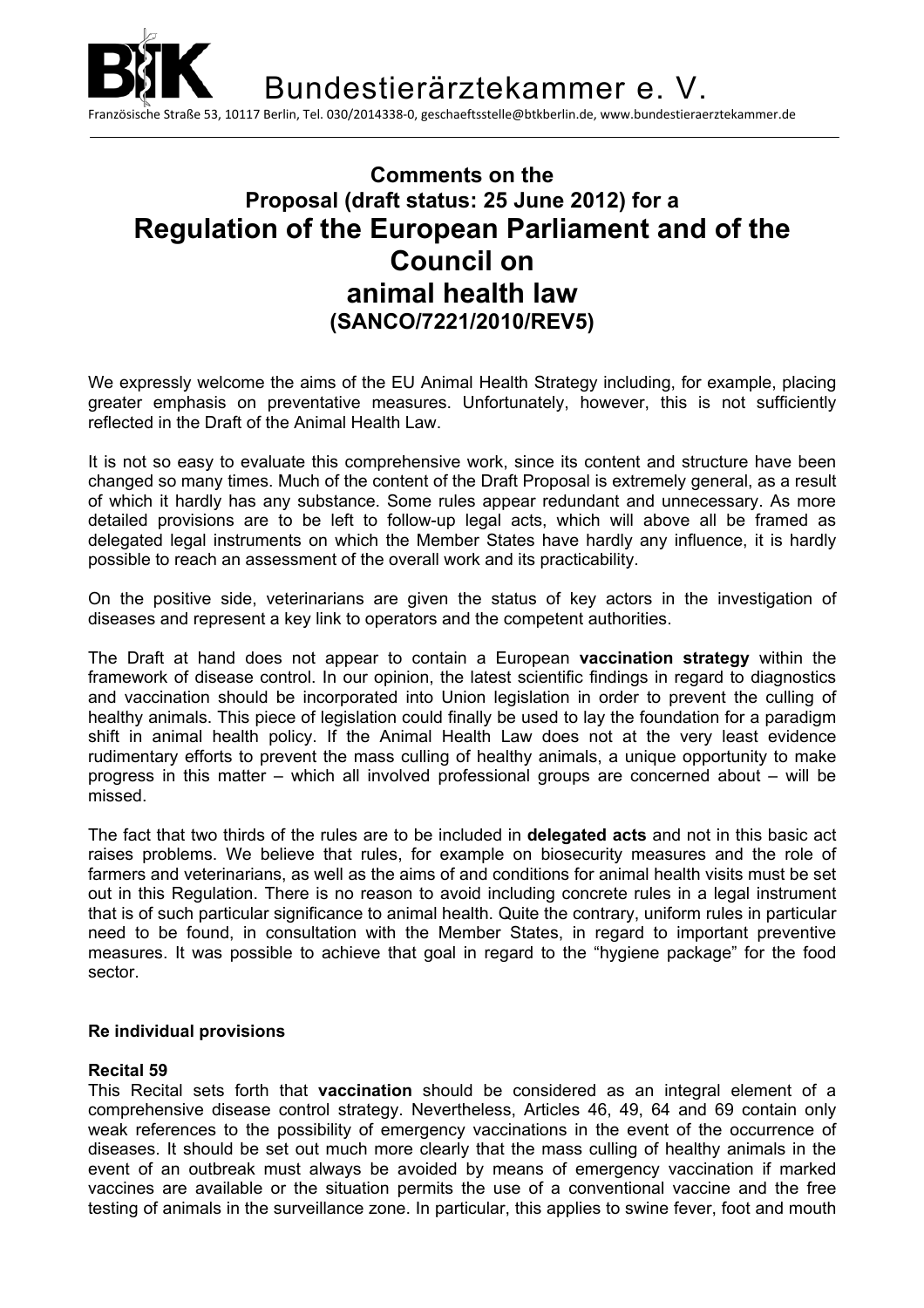disease, and avian influenza. Trade policy considerations should not play a role. The value of an animal should also be appreciated in the event of an outbreak. A fund should be established to finance the logistics involved in a temporary increase in national trade. In addition, we propose setting up a Vaccine Commission under the auspices of EFSA to make recommendations on preventative vaccinations.

## **Re Art. 5**

The definition of "official veterinarian" in **No. 24** should not refer to the "competent authority" but to the "competent **veterinary** authority" in order to make it clear that the authority is headed by a veterinarian and is responsible for veterinary matters. This also corresponds to the nomenclature of the OIE.

Since the rules and competences vary quite considerably across Europe, the delegated act should not only include a definition of "official veterinarian", but also of "**veterinarian**", who may possibly carry out official tasks. The OIE definition reads:

#### *Veterinarian*

*means a person registered or licensed by the relevant veterinary statutory body of a country to practice veterinary medicine/science in that country* 

## **Re Art. 10**

As mentioned in the above, this article must describe **biosecurity measures** in more detail. In view of the diversity of threats from known and formerly exotic diseases, for example African swine fever, the Regulation should contain provisions on hygiene and the conditions under which animals are kept in order to prevent the introduction and spread of disease. Germany has an Ordinance on Hygiene in Pig Husbandry (*Schweinehaltungshygieneverordnung*) and Guidelines on Hygiene Requirements in Regard to Ruminant Husbandry (*Leitlinien für hygienische Anforderungen an das Halten von Wiederkäuern*). They both take account of various husbandry systems and contain rules that have stood the test of time in pig husbandry and that could be transferred to EU law without any problems.

### **Re Art. 13**

Given the historical reasons for the tasks they undertake in different countries, there is no guarantee that the **aquatic animal health professionals** referred to here and in Recital 30 will be sufficiently qualified. It would be preferable if the diagnosis and control of animal diseases were the responsibility of veterinarians, since only their training guarantees they are sufficiently qualified.

Individual Member States should be permitted only in exceptional cases to entrust other professions with these tasks. In such cases their knowledge must be defined and, insofar as they do not undergo academic training, their tasks limited to assisting others, for instance carrying out sampling.

The article must make it clear that the veterinarian must be **charged** with being involved in animal health visits. Veterinarians cannot be made responsible for mistakes made in the animal keeper's sphere of competence. This could, at best, be guaranteed by prescribing the frequency of visits for various animal species and requirements in regard to obligatory visits and the visiting veterinarians.

### **Re Art. 26 and 27**

These articles must specify more precisely which aims and conditions the obligatory **animal health visits** must meet and fulfil. That is the only way to guarantee that animal health will improve and the introduction of disease can be effectively prevented. The aforementioned Ordinance on Hygiene in Pig Husbandry has successfully established animal health visits by law and includes rules on minimum frequency of visits, objectives and training. These could be transferred into EU law without any problems. Guidelines applicable in Germany set out rules on visits to individual kept animals. These could also be drawn on.